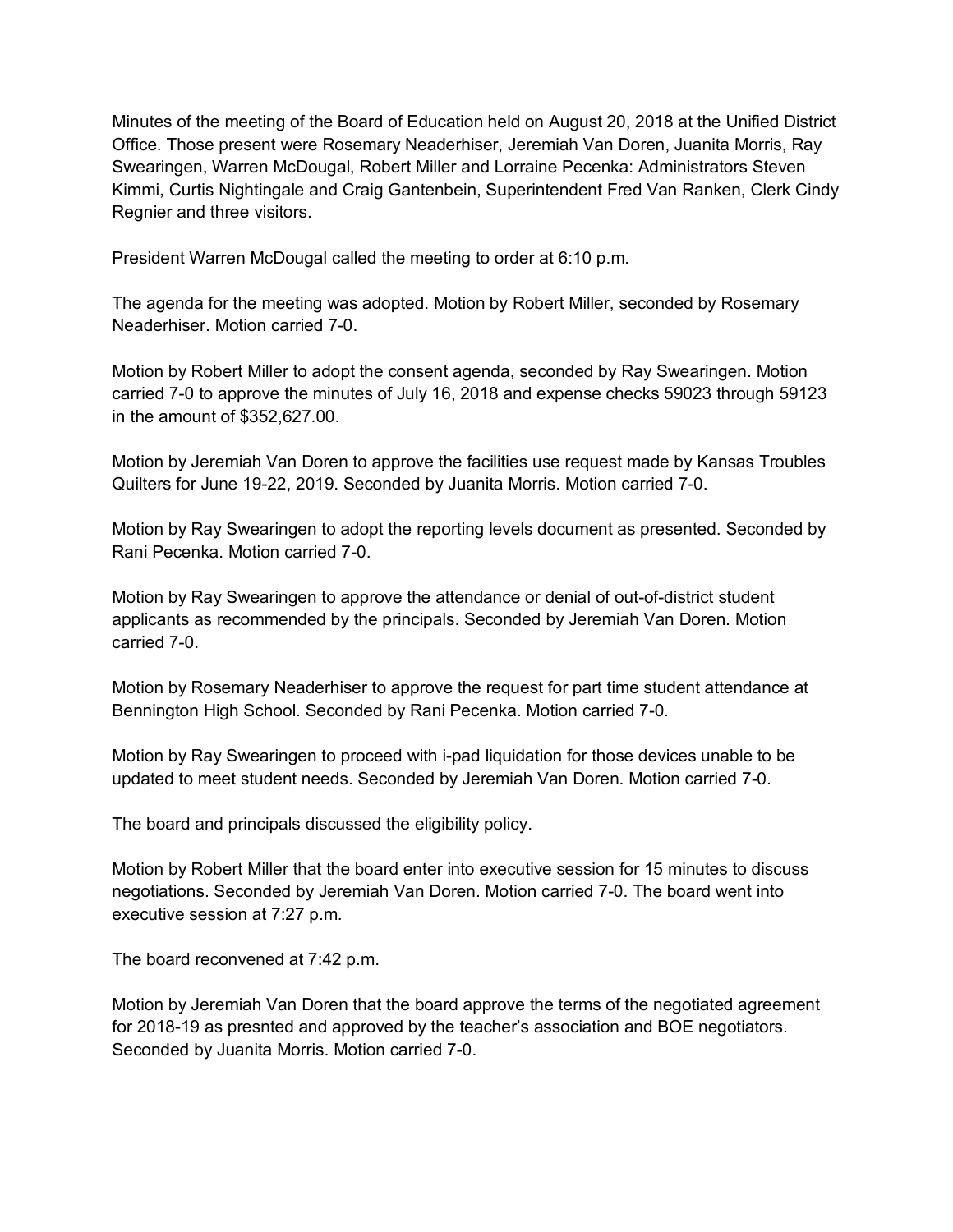Motion by Robert Miller that the board enter executive session for 15 minutes to discuss personnel. Seconded by Jeremiah Van Doeren. Motion carried 7-0. The board entered executive session at 7:45 p.m.

The board reconvened at 8:00 p.m.

Rani Pecenka left the room.

Motion by Robert Miller to approve the classified pay adjustments as presented. Seconded by Jeremiah Van Doren. Motion carried 6-0.

Rani Pecenka returned to the meeting.

Motion by Robert Miller to approve the administrative and social worker pay adjustments as presented. Seconded by Jeremiah Van Doren. Motion carried 7-0.

Motion by Jeremiah Van Doren to approve the pay rate for substitutes as presented. Seconded by Ray Swearingen. Motion carried 7-0.

The board directed the Drug Policy task force to meet once more in the spring prior to April 30 to evaluate this area.

The board and principals discussed Redesign.

Motion by Robert Miller that the board enter executive session for 30 minutes, 5 minutes with Mr. Kimmi present, to discuss personnel. Seconded by Ray Swearingen. The board went into executive session at 8:45 p.m.

The board reconvened at 9:15 p.m.

Motion by Rani Pecenka to approve the hiring of Kalie Christenson as half-time para for Pre-K at Tescott, Patricia Smith as a full time aide at Bennington, Rebecca Downing as Bennington JH Play Sponsor, Bailey Schell as Bennington Head Musical director, Storm Myer as BHS Freshmen Class Sponsor, Stalee Diehl as Bennington Head JH Volleyball coach, Brady Keith as Assistant BHS Boys Basketball Coach, and Sherry Wiesen as CTE coordinator. Seconded by Robert Miller. Motion carried 7-0.

Motion by Rosemary Neaderhiser to approve the resignation of Juanita Miles from Bennington food service. Seconded by Jeremiah Van Doren. Motion carried 7-0.

Motion by Rosemary Neaderhiser to change the superintendent's salary structure as presented, terms to be included in the contract for the 18-19 school year. Seconded by Ray Swearingen. Motion carried 7-0.